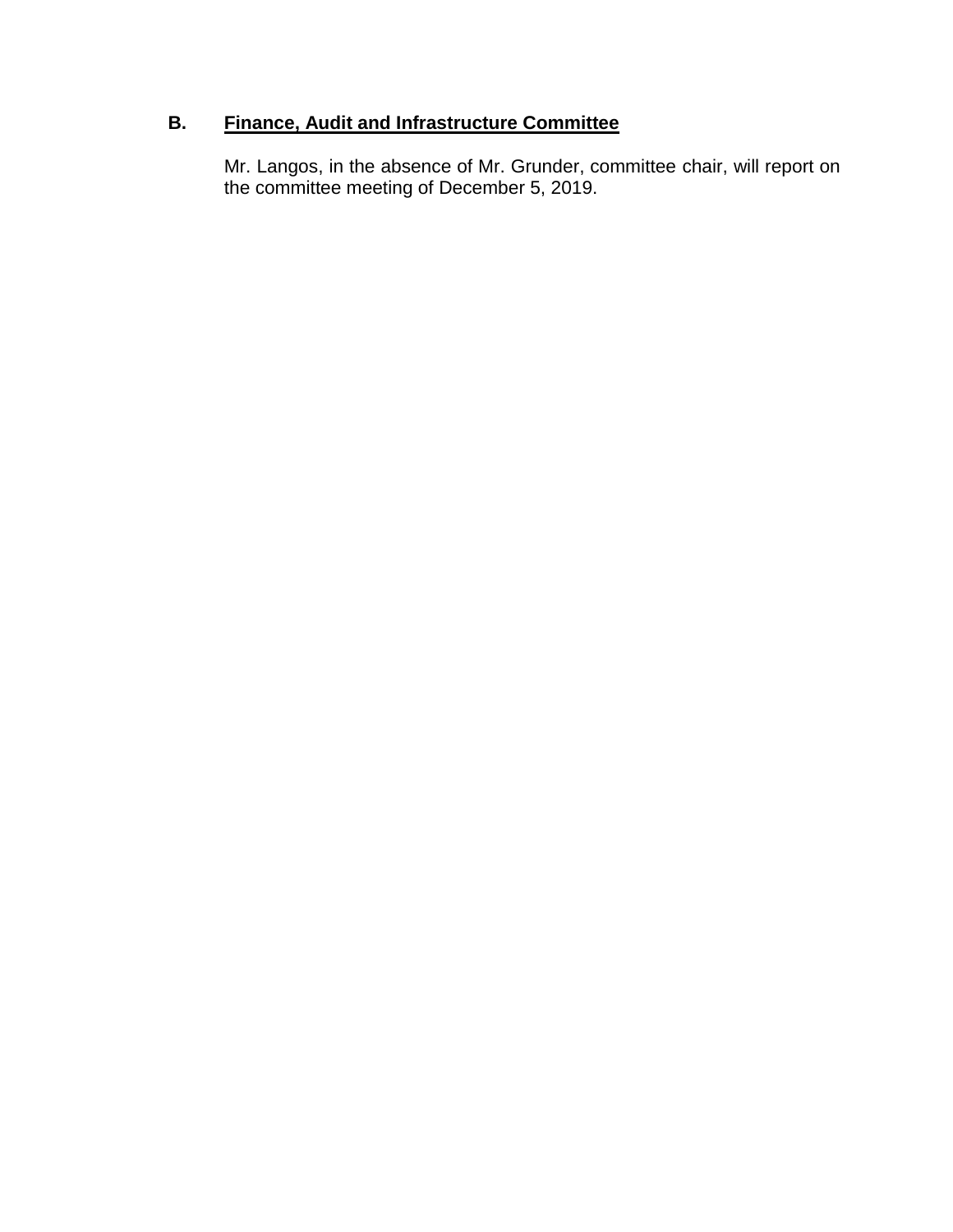### **Finance, Audit and Infrastructure Committee December 5, 2019**

# **Report Out**

- **Call to Order and Conflict of Interest Statement**
- **Committee Chair Comments**
- **Chief Operating Officer Comments**
- **Monthly Financial Performance Reports**

# • **Approval of Expenditures \$500,000 and Above**

The Board received three expenditures in the range of \$500,000 and above**.** These expenditures included dental benefits for Wright State employees, disability and life insurance coverage for employees, and a contract for the replacement of university used copiers.

| Vendor                             | Amount      |
|------------------------------------|-------------|
| Delta Dental Plan of Ohio          | \$6,255,000 |
| Unum Life Insurance Co. of America | \$5,226,000 |
| Comdoc                             | \$1,341,520 |

# *Full details of the expenditures can be accessed here:*

[http://www.wright.edu/sites/www.wright.edu/files/uploads/2019/Dec/meeting/FAI](http://www.wright.edu/sites/www.wright.edu/files/uploads/2019/Dec/meeting/FAI%207%20Contracts%20500%2C000%20and%20over.pdf) [%207%20Contracts%20500%2C000%20and%20over.pdf](http://www.wright.edu/sites/www.wright.edu/files/uploads/2019/Dec/meeting/FAI%207%20Contracts%20500%2C000%20and%20over.pdf)

The following resolution is before the Board for approval:

# **RESOLUTION 20-**

WHEREAS, in order for the university to conduct business on an on-going basis, and provide products and services in a timely manner, purchases must be made; and

WHEREAS, these expenditures may exceed \$500,000; therefore, be it

RESOLVED that authorization is granted for the accompanying contracts now before the Board of Trustees be, and hereby are approved.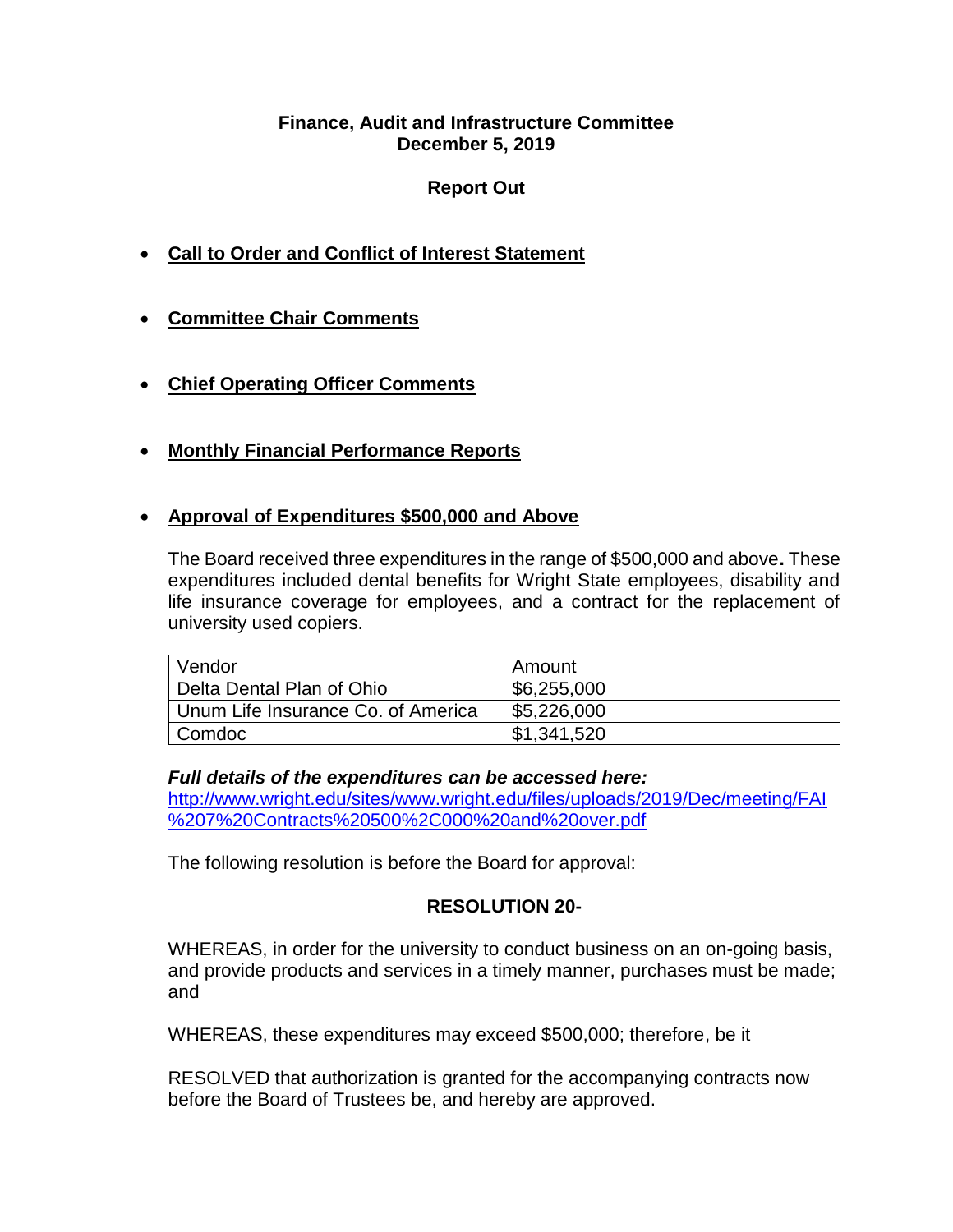I offer this Motion: Is there a Second: Roll Call Vote:

### • **Approval of Contracts \$250,000 to \$499,999**

The Finance, Audit and Infrastructure Committee received two contracts in the \$250,000 to \$499,999 range which included employee coverage for basic life/AD&D insurance and long-term disability benefits for Wright State employees.

| Vendor                             | Amount    |
|------------------------------------|-----------|
| Minnesota Life Insurance           | \$340,000 |
| Unum Life Insurance Co. of America | \$260,000 |

#### *Full details of the contracts can be accessed here:*

[http://www.wright.edu/sites/www.wright.edu/files/uploads/2019/Dec/meeting/FAI](http://www.wright.edu/sites/www.wright.edu/files/uploads/2019/Dec/meeting/FAI%209%20Contracts%20%24250K%20to%20%24500K%20.pdf) [%209%20Contracts%20%24250K%20to%20%24500K%20.pdf](http://www.wright.edu/sites/www.wright.edu/files/uploads/2019/Dec/meeting/FAI%209%20Contracts%20%24250K%20to%20%24500K%20.pdf)

According to the Financial Governance Policy, once the Finance, Audit and Infrastructure Committee has offered their approval, no further action is necessary.

# • **Approval of Contracts \$150,000 to \$250,000**

One expenditure in the range of \$150,000 to \$249,999 was presented to the FAI committee for a two-year extension for the current learning management software used at Wright State. No further action is required on this contract.

### • **Investment Reports**

The Committee received the investment reports for October 2019.

### • **Wright Guarantee Tuition and Fees**

*Proposed Tuition Rate Structure Effective Fall 2020 Exhibit A, B and C* [http://www.wright.edu/sites/www.wright.edu/files/uploads/2019/Dec/meetin](http://www.wright.edu/sites/www.wright.edu/files/uploads/2019/Dec/meeting/FAI%2015%20Wright%20Tuition%20Guarantee.pdf) [g/FAI%2015%20Wright%20Tuition%20Guarantee.pdf](http://www.wright.edu/sites/www.wright.edu/files/uploads/2019/Dec/meeting/FAI%2015%20Wright%20Tuition%20Guarantee.pdf)